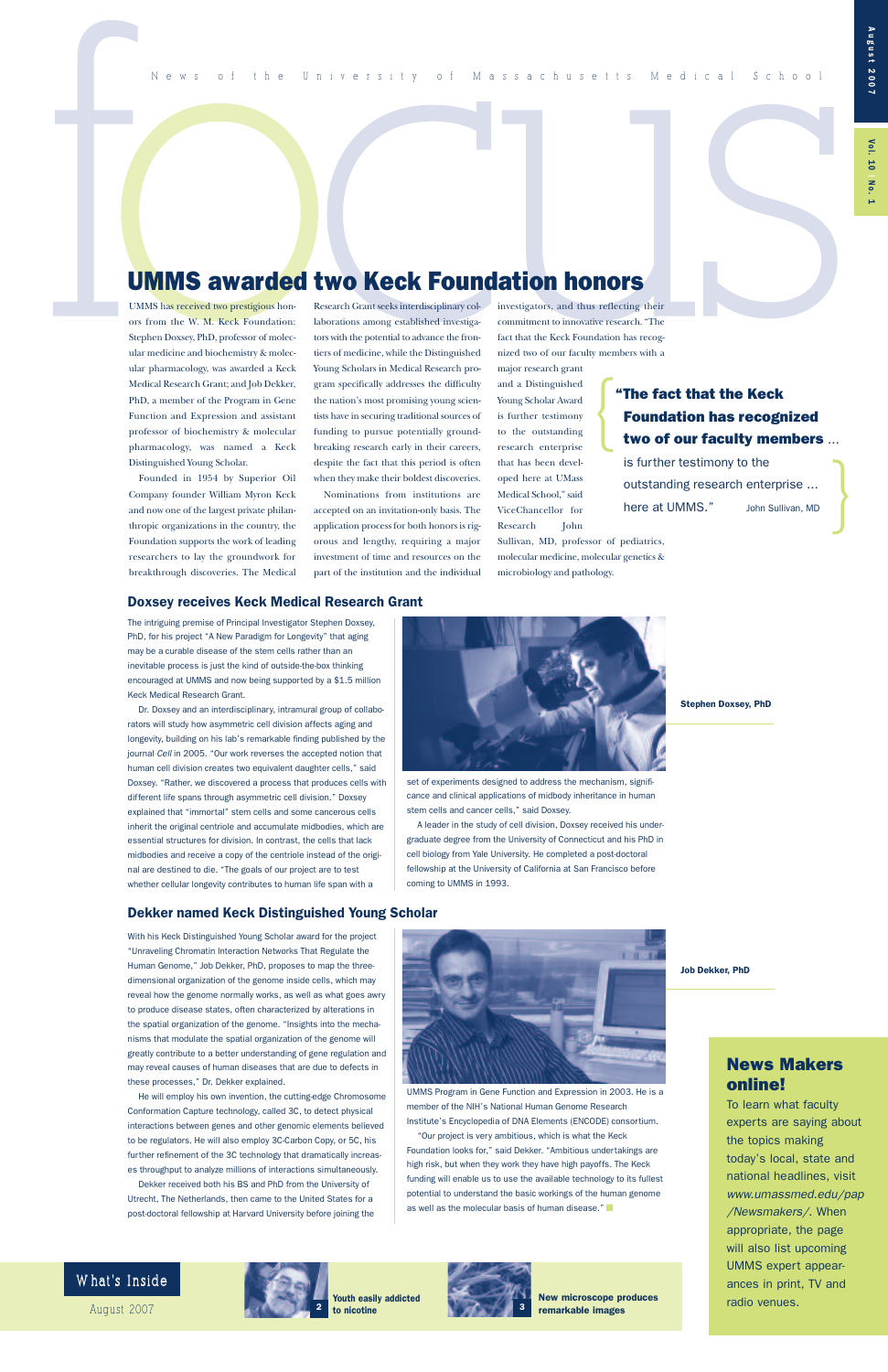More than four million youth between the ages of 12 and 17 are smokers, according to the National Institutes of Health, and a new study, led by Joseph DiFranza, MD, professor of family medicine & community health, looks at how easily they can become addicted to nicotine.

"Symptoms of Tobacco Dependence After Brief Intermittent Use," Dr. DiFranza's four-year study monitoring nearly 1,250 sixth-graders in six Massachusetts communities, found 10 percent of youth who smoke cigarettes are addicted within two days of first

inhaling, and 25 percent are addicted within a month. The study also discovered that adolescents who smoke only a few cigarettes each month suffer withdrawal symptoms when deprived of nicotine.

Of those who tried cigarettes, half were already addicted by the time they

were smoking seven cigarettes per month. Some youth realized they were unable to quit smoking after just a few cigarettes, which confirms an earlier study by DiFranza's research team.

■ **Suzanne Cashman**, ScD, associate professor of family medicine & community health, was elected to serve a second three-year term on the Board of the Association for Prevention Teaching and Research (APTR), an organization of health promotion and disease prevention educators and researchers that advances population-based and public health education, research and service. She will also continue serving as member-at-large on APTR's Executive Committee.

Symptoms of nicotine addiction can appear when youth are smoking as little as one cigarette per month, and as tolerance to nicotine builds, the smoker finds that he or she must smoke more frequently to cope with withdrawal. "While smoking one cigarette will keep withdrawal symptoms away for less than an hour in long-time smokers, novice smokers find that one cigarette suppresses withdrawal for weeks at a time," said DiFranza. "One dose of nicotine affects brain function long after the nicotine is gone from the body. The important lesson here is that youth have all the same symptoms of nicotine addiction as adults do,



- **Philip J. Candilis**, MD, promoted to associate professor of psychiatry
- **Stephen T. Earls**, MD, promoted to clinical associate professor of family medicine & community health
- **Katherine A. Fitzgerald**, PhD, promoted to associate professor of medicine
- **Zhong Jiang**, MD, promoted to professor of pathology

■ **Yuan-Chyuan Lo**, PhD, promoted to clinical associate professor of radiation oncology ■ **Elise H. Pyun**, MD, promoted to clinical associate professor of medicine

■ **Neal Silverman**, PhD, promoted to associate professor of medicine



### **Addiction to nicotine almost immediate in youth smokers**

even though they may be smoking only a few cigarettes per month."

Supported by the National Institute on Drug Abuse, the study's findings appeared in last month's issue of *Archives of Pediatric and Adolescent Medicine*. According to the National Institutes of Health, smoking remains

{

**Some youth realized** they<br>were unable to quit smoking after<br>just a few cigarettes, which confirms<br>an earlier study by DiFranza's<br>research team were unable to quit smoking after iust a few cigarettes, which confirms an earlier study by DiFranza's research team.

### **■ ■ ■ ■ ■ ■**

Following are faculty who have joined UMMS as professors or associate professors or who have been promoted to those positions, as documented by the Office of Faculty Administration:

■ **Charles Mayo**, PhD, appointed clinical associate professor of radiation oncology ■ **Savant Mehta**, MBBS, MD, appointed clinical associate professor of medicine

**■ Susan E. Andrade**, ScD, promoted to research associate professor of medicine

### **The Primary Care Award was established**

this year by the General Internal Medicine Division to recognize graduating residents who exemplified excellence in compassionate primary care with sensitivity to individual patient needs. Winners of this award, presented at the Department of Medicine residency graduation ceremonies held June 21, were (left to right) Heather Swales, MD, Hakan Toka, MD, Neha Vagadia, DO, and Suhrutha Holla, MD. The award was initiated by Julia D. Andrieni, MD, UMass Memorial Medical Center vice chair of the Department of Medicine Ambulatory Services and Clinical Affairs and assistant professor of medicine, to underscore the importance of primary care in internal medicine resident education for both internists and sub-specialists.



#### **Joseph DiFranza, MD**

the leading preventable cause of death in the United States, accounting for approximately 440,000 deaths annually. DiFranza worked on this study with colleagues from UMMS, McGill University and St. George's Hospital Medical School at the University of London. **■**

}



# achievements

## **AECPC construction update**

Construction of the Advanced Education and Clinical Practice Center is moving along as scheduled, with completion of the building shell and core expected by the end of summer 2008. By the end of this month, all the structural steel will be in place, giving the campus a preview of what the building will look like when complete.

Over the next few months, work to connect the AECPC to existing utilities will continue. The plans for this phase of the construction were developed to have as little impact on everyday activities on campus as possible; needed changes to traffic patterns are scheduled to happen overnight, between 6 p.m. and 6 a.m. The utility work will take place in three phases and continue into the fall. Plans also call for the building to be fully enclosed by the time cold weather sets

in, making it possible for construction crews to work inside through the winter. Look for continuing updates in future issues of *Focus.* **■**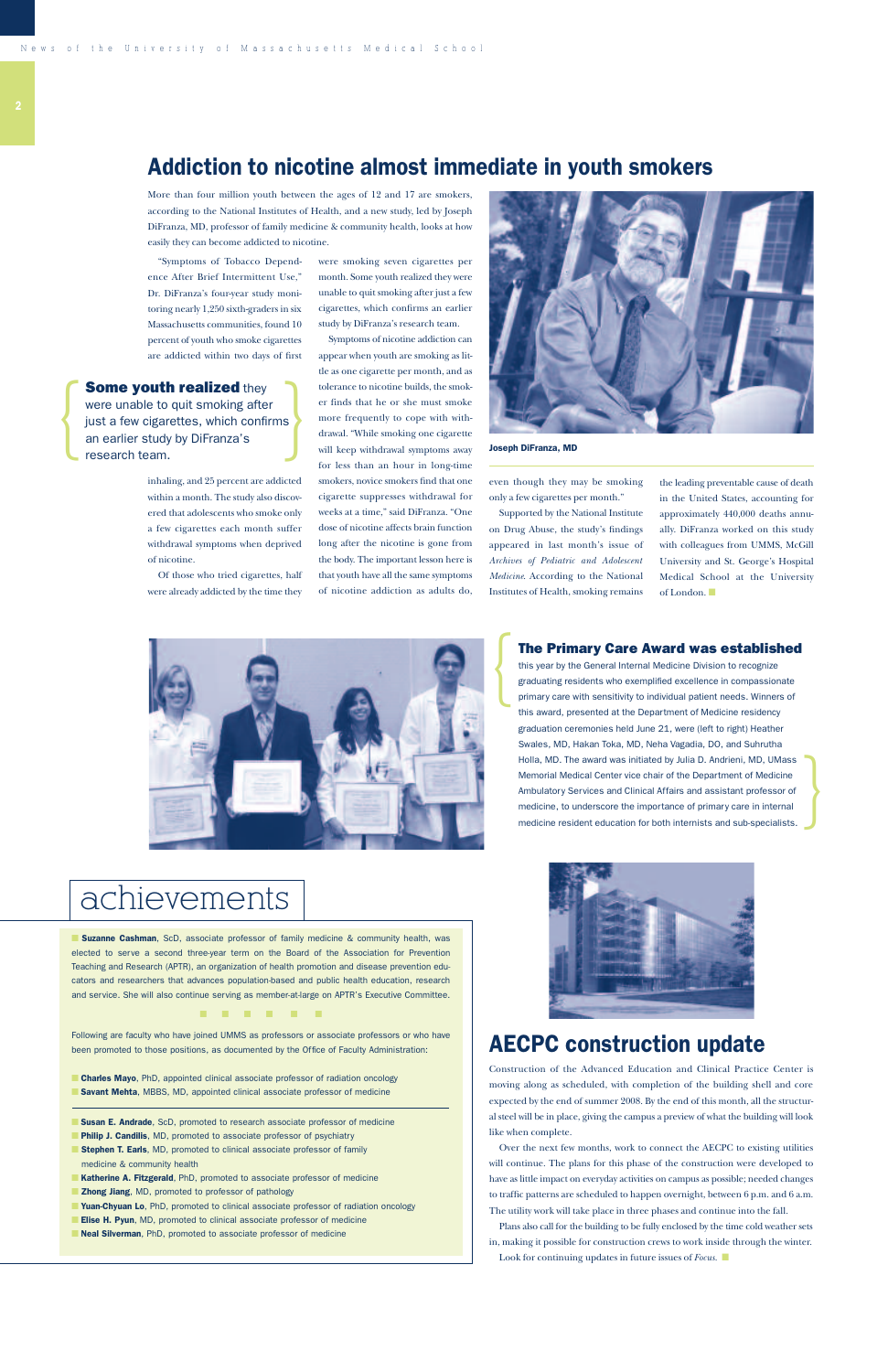The SEM is capable of producing images of biological and non-biological samples at more than 300,000 times their actual size, revealing a wealth of structural detail. Like earlier SEMs, it uses an electron beam to produce highly magnified images of surface structures. What makes this particular SEM different and appealing to researchers, some of who

otherwise might not have considered electron microscopy for their research, is that it can scan the surface of nearly any substance, wet or dry, and with little or no specimen preparation.

"You can look at practically anything. For example, we recently looked at fresh yogurt and could see the protein matrix and the live cultures. We're using this machine to look at all sorts of specimens: blood cells, immune system and bone cells, micro-bacteria, diseasecausing protozoa, cilia, fly eyes and cell surface receptors," said Gregory Hendricks, PhD, research associate professor of cell biology

and manager of the Core Electron Microscopy Facility. Previously, when researchers needed high quality images of their samples, they had to travel outside Worcester to other UMass campuses or other universities. Now UMMS scientists as well as researchers from other institutions are making use of the equipment here. The SEM is also equipped with an X-

ray spectrometer, which analyses the elemental composition and distribution in the samples being observed.

"A UMMS researcher who is working on bacterial sepsis is using the microscope to understand how certain toxins cause inflammation and is able to see individual cell surface receptors by labeling them with gold particles just six nanometers in diameter [ten thousand times smaller than the width of a human hair]," said Dr. Hendricks. "A scientist from Tufts University is looking at microspheres being developed as potential vaccine delivery agents to determine if their size and shape are consistent."

Acquisition of the microscope was

### **You won't believe your eyes**

#### **Vitals**

**Marianne Siener** Library Assistant/Financial Assistant III

Lamar Soutter Library **Year started:** 1989 **Hometown:** Fitchburg

#### **Professionally Speaking**

Throughout her 18-year career at the Lamar Soutter Library (LSL), Marianne Siener has remained willing to take on new challenges. It is her eagerness to learn new skills and her dedication to performing her job well that has led Siener to her current dual role as library and financial assistant.

employees infocus

For 10 years, she assisted the library's customers while working at the Circulation/Reserve desk. Today, she works in the Library's Technology Initiatives and Resource Management area and its Financial Office, while still helping out at Circulation/Reserve. Siener understands the big picture of LSL and UMMS and works to develop time-effective methods to

streamline the workflow. "The variety of tasks is great, but the best part of my job is simply being a part of this institution and especially interacting with my co-workers—they are a great



group of people," she said.

#### **Points of Pride**



role in advancing the research of multiple NIH-funded investigators. It took three attempts over three years to succeed with the grant, and success came in the nick of time, as our previous 35-year-old SEM stopped functioning a year ago. But the wait was worth it: the new microscope performs flawlessly, is very easy to use and is already producing outstanding images for our researchers."

When Siener stepped into her role as financial assistant more than a year ago, she made an immediate impact. She decreased the turnover time for fiscal transactions and quickly resolved a system error that led to incorrect billing of nearly 25 customers during a one-month period. "Some people may think libraries are quiet, but they are quite active. There is a lot of information and there is always something new to learn. There is never a dull moment," Siener said.

The LSL's entire management and supervisory staff have benefited from Siener's work and nominated her for Employee of Distinction. In the nomination, they wrote, "Marianne sets a good example for all employees. She works hard, follows through and seeks to understand what she is doing, thereby



improving workflow and service. In our opinion, Marianne exemplifies the library's motto—*LSL: A Legacy of Service*  and Learning-by virtue of her everyday work ethic and performance."

### **August** *Employee of Distinction Award*



**SEM image of a brain ventricle—the fluid space within the brain. The anemonelike structures are cilia, which circulate the cerebrospinal fluid. Individual cilia are about 250 nanometers in diameter and 5 to 10 micrometers long.** 

*For more information about the services offered by the Core Electron Microscopy Facility and the other core research facilities* visit www.umassmed.edu/research/core.aspx. **■**

Local researchers now have access to one of a handful of state-of-the-art environmental scanning electron microscopes in the country since its acquisition by UMass Medical School earlier this year. The half-million dollar FEI Quanta 200 FEG MKII scanning electron microscope (SEM), which arrived in March, is housed in the Core Electron Microscopy Facility, one of more than 25 research core facilities at UMMS that offer support to investigators through shared expertise, services, technology and equipment.

{

### **The SEM is capable of producing**

**images** of biological and non-biological samples at more than 300,000 times their actual size, **The SEM is capable of producing<br>
images** of biological and non-biological samples<br>
at more than 300,000 times their actual size,<br>
revealing a wealth of structural detail.

**FEG MKII scanning electron microscope**